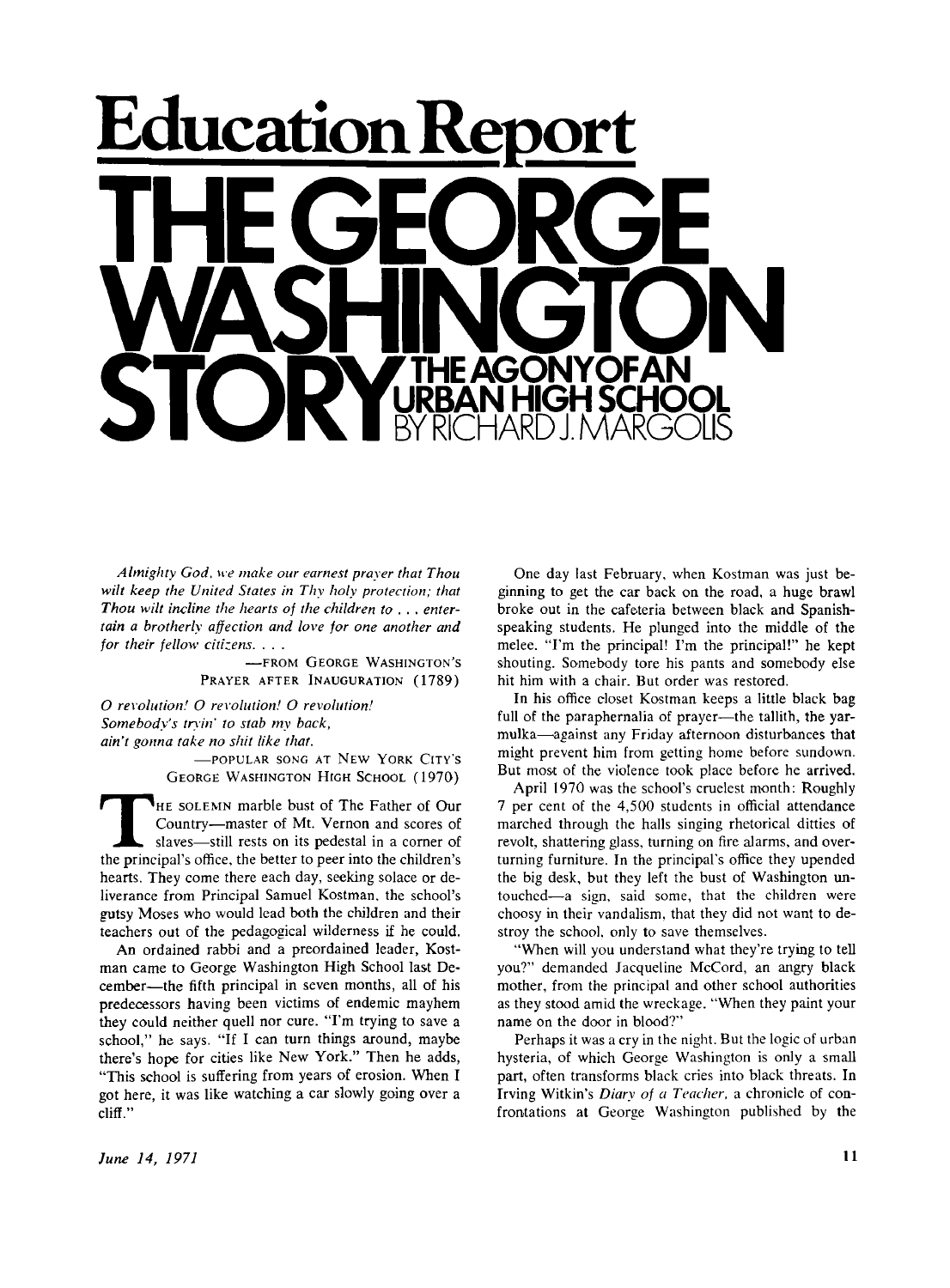United Federation of Teachers (**UFT**) and accepted by most of his colleagues, Mrs. McCord's remark is reported differently: "I'll paint the door of your house with your blood."

It is typical of the mess at George Washington that all parties claim to speak the truth—they cannot tell a lie yet none can agree on what, precisely, took place last year. Not the parents belonging to the "table group," who wanted to preside over a table in the school lobby where students could bring their grievances; not the chapter leadership of the **UFT**, who viewed the turmoil, by and large, as a move for community control of the school, conceived in part by "outside agitators"; not the Parents Association, some of whose members thought they saw seeds of fascism dropping from the whirlwind; and certainly not the children, most of whom understood less and suffered more than anyone else.

The George Washington story contains all the classic elements of disaster in urban education: frightened teachers; intransigent parents; confused, violent-prone students; a system too rigid to bend and, when confronted with chaos, too scared to get tough. In a long night of rage a handful of well-intentioned parents and some 300 misguided students nearly destroyed their school. Why was this tragedy permitted to run its course? What were its consequences? The questions are worth asking, for the pattern could repeat itself in any of several thousand high schools throughout urban America.

NCE UPON A TIME George Washington High School was a Promised Land, "the castle on the hill" to which Jewish parents and other "ethnics" living on Manhattan's comfortable Upper West **NCE UPON A TIME** George Washington High School was a Promised Land, "the castle on the hill" to which Jewish parents and other "eth-Side proudly sent their children. The castle commands a high bluff on 192nd Street, with a view of the two rivers to the east and west. Inside the huge building are high rococo ceilings, marble staircases, two swimming pools, and a stone tower said to be the highest point on the island.

Years ago these were pleasing amenities to a community as hip to the blessings of status and education as was Washington Heights. By and large, George Washington served the children of displaced burghers—escapees from the Nazi inferno, successful ladder-climbers from the Lower East Side and, in some cases, middle-class Negroes fleeing Harlem. Henry Kissinger, Harry Belafonte and Jacob Javits were precisely the sort of graduates one would expect George Washington to turn out. (Tiny Tim went there, too, but he didn't manage to graduate.)

The school seemed a fulfillment of the American dream; it was even integrated. In 1938, 37 of its 240 graduates were Negroes; by 1950 the parallel figures had increased to 98 out of 697. It was the best of times, an era of harmony, achievement and self-congratulation. "The great '50 Benefit Show," noted the editors of *Hatchet,* the school's yearbook, was a shining symbol of democracy at work. "Did anybody ask a performer's religion, race or creed? No. He had talent; that was the only requirement."

Gradually the community changed, and so did the school. It continued to be a haven for the children of refugees, but now they were no longer coming from Germany and Eastern Europe; they were coming from Georgia, South Carolina, Puerto Rico, Cuba and the Dominican Republic. Most of them were poor; many spoke no English. It was a brand new ballgame at George Washington.

In the mid-'60s the school was redistricted to include a portion of Harlem—as far south as 145th Street—and to exclude all of white, suburban-like Riverdale. The new boundaries created new problems as white families stepped up their exodus to the suburbs. The community, it appeared, was losing heart for integration. (Today the school is about 50 per cent Spanish-speaking and 30 per cent black.) Yet no one seemed to notice. The white teachers, a number of them alumni of the dear old school, continued to teach the way they had been taught, the way that had always worked. "We thought we were one big happy family," recalls a teacher. "We were the same old faculty and we were all very nice. When the troubles came, we didn't know what hit us."

Most of the black and Spanish-speaking students were channeled into commercial and "general" courses, dead-end programs barring their way into college. The remnant of white students, meanwhile, sped along traditional academic, college-bound paths. One day—it may have been in 1967—Dorothy Gordon, a white social studies teacher, walked past a room where seniors were taking their college boards. "There wasn't a single black student in the room," she recalls. "I said to myself, 'Uh, oh.' "

In the fall of 1968, during the long teachers' strike, George Washington's "one big happy family" broke up. The city-wide strike had been called by the **UFT** in protest against teacher dismissals by the Ocean Hill-Brownsville school board, a predominantly black group organized to demonstrate the educational advantages of community control. At George Washington, as elsewhere throughout the city, black parents accused striking teachers of racism, while many of the teachers countered with charges of anti-Semitism.

People on both sides of the picket line remember those times with deep personal pain. "They called me a nigger wench," says a black woman who crossed the picket line. "Two black toughs beat me up and called me a kike," says a teacher who had been on the picket line. The few teachers who crossed the picket line and kept the school open were branded "scabs" by their colleagues and shunned thereafter. More than two years after the strike a secretary at George Washington was able to tell me how I could easily find one of those teachers. "She's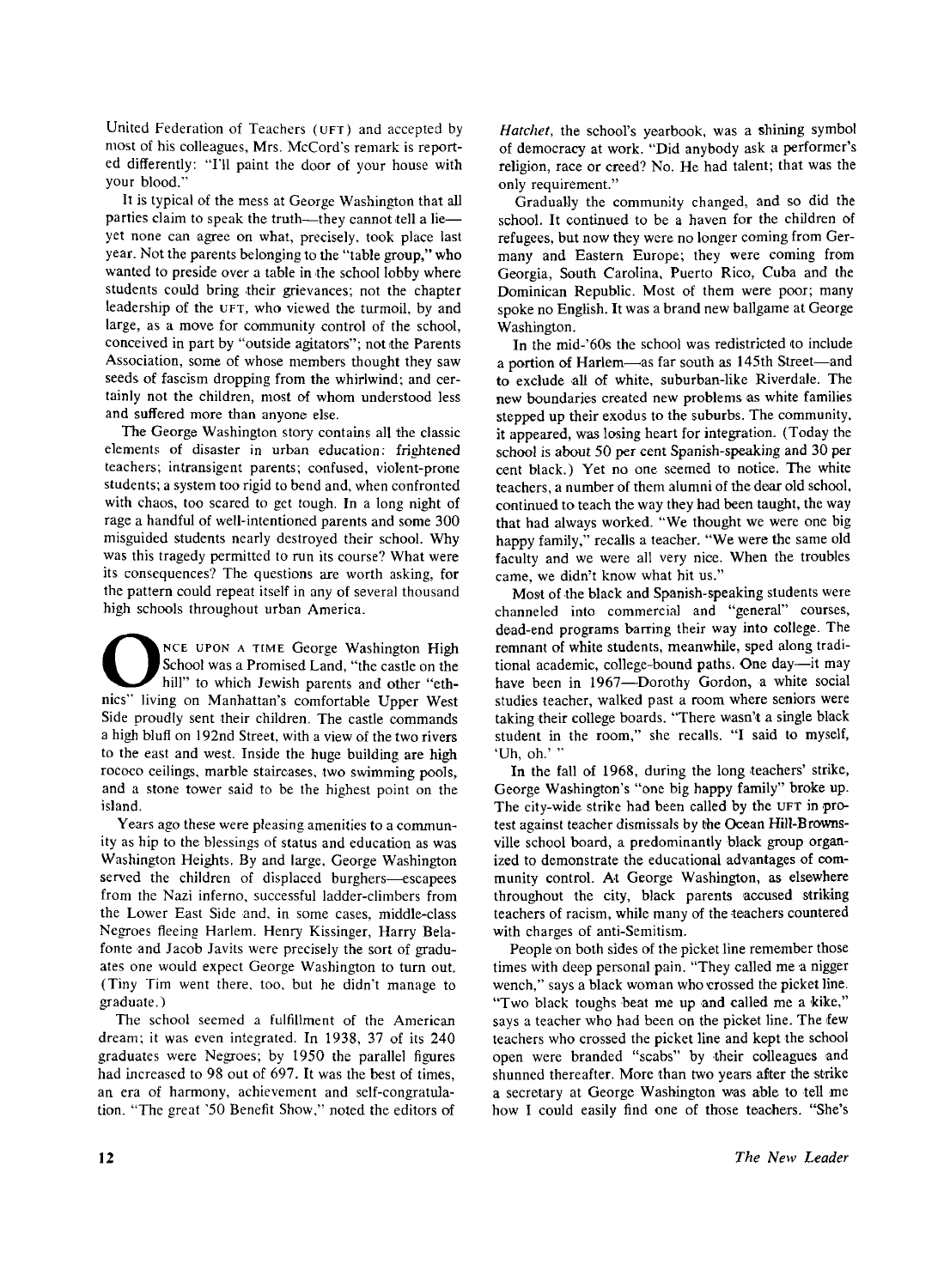usually in the teachers' cafeteria this period," the secretary said. "She'll be sitting alone."

The strike was prologue. It polarized the races and shattered an old and useful coalition between black parents and white teaohers. In addition, it awoke many students, especially blacks, to the possibilities of political action within the school. They were not long in testing the notion.

IN THE SPRING of 1969, five months after the strike ended, a group of black students staged a peaceful sit-in to underline their 10 "nonnegotiable de-mands." These included more black teachers and coun-**N THE SPRING** of 1969, five months after the strike ended; a group of black students staged a peaceful sit-in to underline their 10 "nonnegotiable deselors, new courses in black studies, and an end to the distinction between "general" and "academic" diplomas. (School officials eventually agreed to these demands "in principle," but were either unable or unwilling to enact most of them. To this day, for example, more than 90 per cent of George Washington's 250 teachers are white.)

After the sit-in, notes Dorothy Gordon, "the school popped." In August a few parents got word that some of the students were planning to blow up George Washington's tower. The parents managed to squelch the plot, but not before their sons and daughters had given them an earful. Out of this nonincident grew a loose coalition of children and parents, including Jacqueline McCord, herself an alumna of George Washington (class of '50), and Ellen Lurie (white), a militant advocate of school reform and author of the book, *How to Change the Schools.* "Ellen never told us what to do," recalls Mrs. McCord, "but she kept asking the right questions. She was like a teacher."

The new group sponsored a mass meeting in January

1970, attended by hundreds of parents and students, as well as a few teachers. It was the students' chance to tell their grievances, and much of what they told focused on the school's apparent inability to give them programs fitting their needs. A boy who had to fix breakfast for all his brothers and sisters because his mother had heart trouble complained he was not permitted to have "a late program," which starts at 10 **A.M**. A girl who had to support her baby said she worked at the Post Office from 4 **P.M**. to midnight and did her homework after that. She, too, wanted a late program.

The picture parents got that night was one of depersonalized chaos. Children were not made aware of the courses they needed in order to graduate, or of how to apply to college. In one case, a girl who wanted to be a nurse was informed late in her senior year that she had been taking the wrong courses for prenursing; she would have to stay in high school a fifth year. In another, a girl seeking extra help from her mathematics teacher was told to join the after-school tutoring program. But she couldn't, because she had to get right home and take care of her brothers and sisters. The girl flunked math.

The school, of course, was staffed with all kinds of professional counselors and advisers who were, presumably, ready and willing to help the students. The gulf between teachers and students, however, was already too wide to be spanned by routine bureaucratic bridges. Students had given up all hope of being heeded. "There's no one there who will listen," they kept saying. And their frustration was heightened by a new system of computerized programing, meant to provide instant scheduling, that produced an incredible tangle. Some students waited as long as two months before receiving

AFTER SEVEN MONTHS OF CHAOS: SAMUEL KOSTMAN

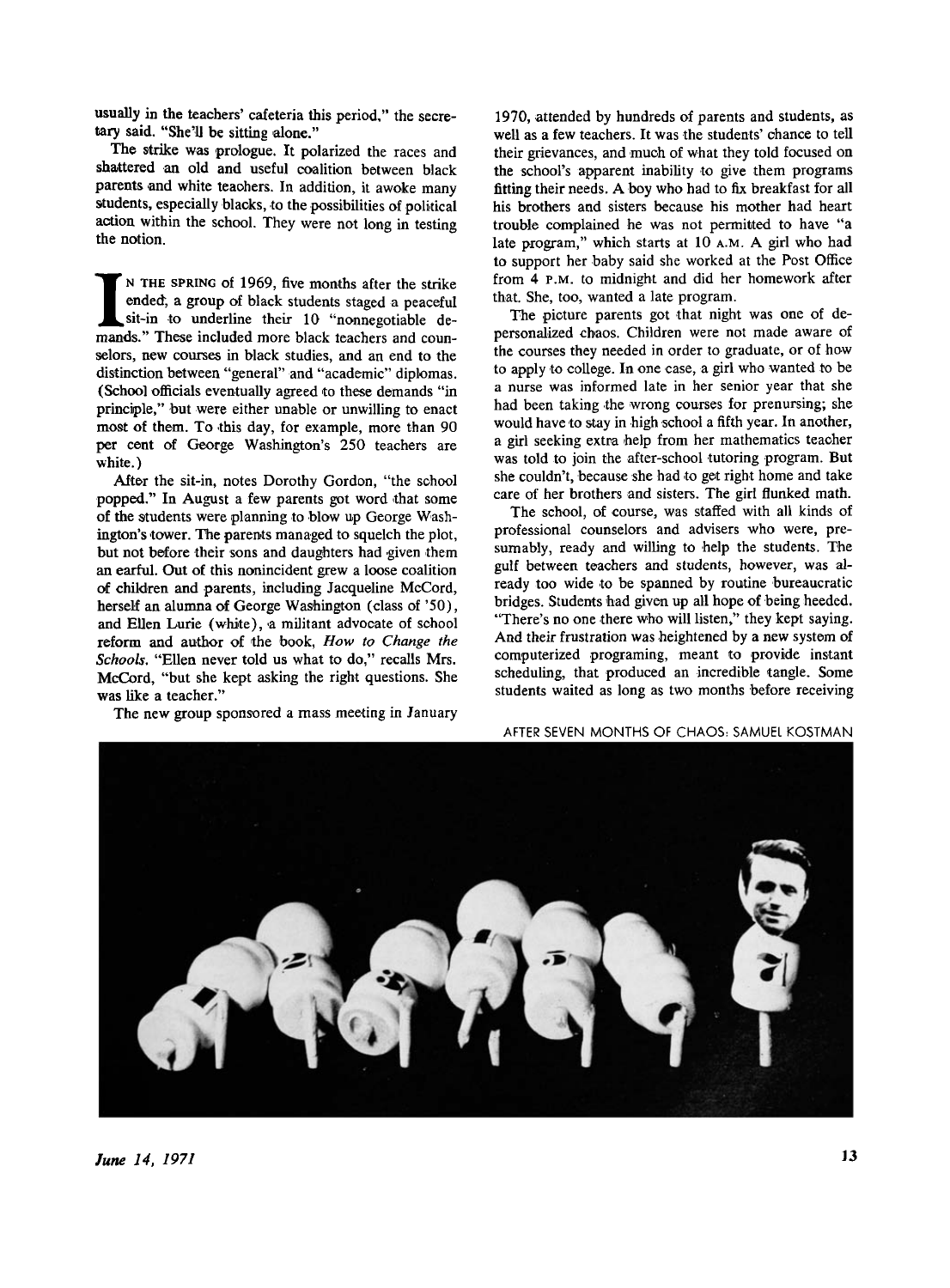their class schedules. While waiting, they wandered through the halls, sat in the auditorium or cafeteria and added to the general climate of educational carelessness.

Finally, some of the black students were convinced that some of their white teachers had racist attitudes. Jacqueline McCord notes that when her son. Noble, walked into a mathematics honors class the first day of school, the white teacher told him, "You don't belong here." "Yes I do," said Noble. He got an "A." (But if the teacher's remark implied racism, what did the grade imply?)

Whatever the merits of the students' case—and the **UFT** concedes that the school's counseling system needed a thorough overhaul—it appears that at the outset the parents were thinking about education, not politics. But in New York City, as the children had learned earlier, educational problems nearly always elicit political solutions. Inevitably, one of the parents proposed that a table be set up in the school lobby for the purpose of receiving student complaints. The parents would transmit these complaints to the school administration. It seemed like such a simple idea.

The suggestion was passed along to Frank Sacks, the principal at that time, who said he would think about it. As Sacks pondered, the lines hardened. Soon the parents were not suggesting but demanding. Then the local **UFT**  chapter moved in as a counterforce. In a memorandum to Sacks, Chapter Chairman Robert Miller declared there was no need for a parents' table, since the school already had satisfactory procedures for legitimate complaints. The parents' proposal, he said, seemed to be "a power play to gain control of the high school."

Meanwhile, the table group was trying to persuade the Parents Association to endorse its plan. But the Association, dominated by white parents, tended to represent the old bunch, the people who wished George Washington were still "the castle on the hill." Eric Rosenbaum, one of the Association's leaders, recently summed up his attitude toward the table group: "They remind me of what happened in the 1930s in Germany. When you politicize the schools, you are courting dictatorship." The Parents Association turned down the proposal—or tabled it—and so, eventually, did Sacks.

By late February, table-group parents were appealing to school district officials and beyond. They were also distributing leaflets outside the school. "Whose school is this?" the leaflets asked, and then answered the question: "Parent power joins student power!! . . . All power to the people." From that day on, nobody was ever at a loss for rhetoric.

N MARCH 2 demonstrations began inside<br>George Washington. While most of the 4,500<br>through the corridors chanting, "We want a table!" Ac-**N MARCH** 2 demonstrations began inside George Washington. While most of the 4,500 students went to class, about 300 marched cording to Witkin's Diary, Mrs. McCord told reporters,

"Now we have to resort to this." Mrs. McCord says she was misquoted. (During all subsequent demonstrations, the initial ratio between marchers and nonmarchers held true. As John Bunzel, chairman of the social studies department, observed, "Most of the kids went to class and tried to keep their minds on their work. But every eight minutes and 17 seconds, the great proletarian cultural revolution would march by.")

A few days later Sacks became ill and Louis Simon, chairman of the English department, was named acting principal. The marching students changed their chant to, "Hey hey, ho ho, fuckin' Simon's gotta go." On March 6 he went, resigning in protest when officials from the city Board of Education seemed ready to yield to the table group. Simon was replaced by Carl Cherkis, former principal of Canarsie High School.

On Monday, March 9, the parents set up their table in the lobby, with the reluctant blessings of the district superintendent of schools, Irving Anker. It should have been a great victory for parent and student demonstrators, but somehow it wasn't. Instead of cooling things down, the table only served to heat things up. Most teachers say it became the eye of the storm, attracting a swirl of obstreperous students who should have been in their classrooms. It soon became obvious that the parents could not control the children any more than could the teachers.

The table in the lobby survived four days. On March 13 Cherkis got a court injunction forbidding the table group from entering the school, **UFT** leaders had been pressing for such an injunction all along. Twice their members had walked out of classrooms to meet in the teachers' cafeteria and pass resolutions demanding more police in the school and a tougher administration stand. But the injunction solved nothing. The disorders continued, and even spread. Some teachers were physically threatened; several small fires were started in the auditorium, and home-made bombs were discovered tucked away here and there. The police were called in.

On March 15 Cherkis resigned, to be replaced by Sol Levine, the fourth principal in 15 days. There followed two months of intricate negotiations between Levine, the table group, the **UFT** and the Board of Education. The crux of the issue, by that time, was not whether there should be a table, but who should control it. Teachers and school officials wanted the table to be supervised by school personnel. At the very least, they insisted, the principal should have the right to choose which parents would sit at the table. The table group stuck to its original idea: It was to be *their* table. Otherwise, the group argued, both its symbolic meaning and its actual purpose—to goad the school into instituting reforms would be compromised.

The negotiations lasted two months, under the least favorable conditions. During this entire period George Washington was intermittently rocked by disruptions,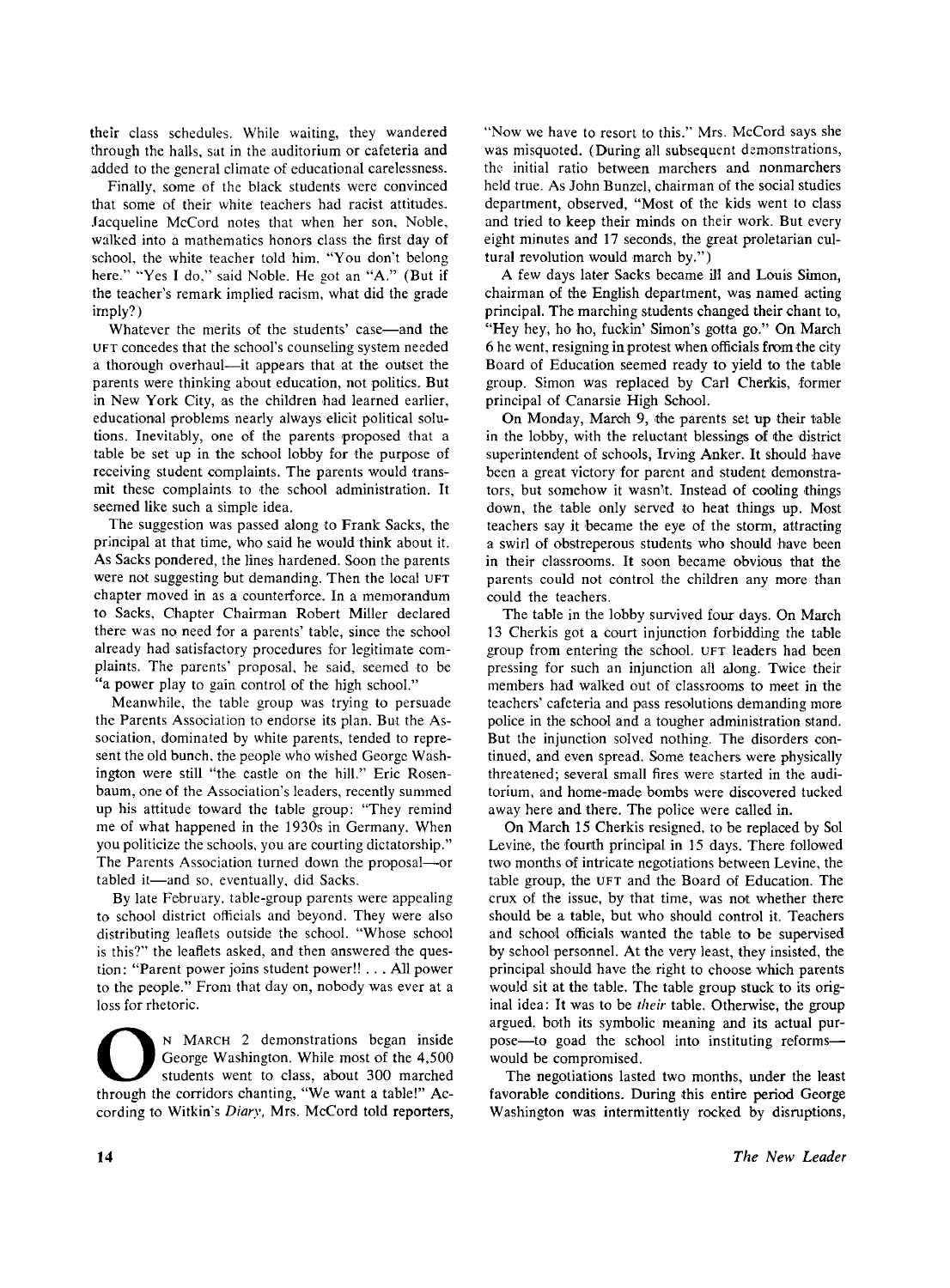sit-ins, sleep-ins, arrests and temporary shutdowns. More and more police were summoned, until, as one student remarked, "We had wall-to-wall cops." In the cafeteria, which had become a scene of student anguish, policemen almost outnumbered students. Very few teachers ventured in there, but one who did, Elizabeth Rich, a black substitute teacher and supporter of the militants, was appalled by what she saw. Here is her testimony:

"We had hundreds of police in the building on certain days, and one day there were at least 75 in the cafeteria. Some of the kids liked to see the police exercised. Somebody would scrape a chair or move a table, or make some kind of noise, and all the police would rush toward the noise. Then the kids would move in behind the cops. When that happened the police turned around and chased the kids with their clubs. The kids really got killed, both girls and boys. They were bleeding and crying. It was horrible."

By mid-May everyone was exhausted. More in weariness than in triumph, the table group agreed to a compromise: It would be permitted to man its own table, not in the lobby, but in a little room nearby. A teacher appointed by the principal would collect all grievances from the parents and pass them along to the appropriate staff members. This gave the parents their table, without front-lobby exposure, or any opportunity to deal directly with school personnel; 'twas a Pyrrhic victory.

The table survived the rest of the academic year, and was there again at the start of a new semester last fall. In the interim Levine was appointed principal of John Dewey, presumably as a reward for outlasting Cherkis, and Simon was again pushed into the thankless post of acting principal. But in October the table vanished, perhaps forever, in a cloud of mystery. According to Thea Manley, a table-group partisan, Simon simply took the table away one day, announcing that he was doing so by order of Dr. Harvey Scribner, chancellor of New York City schools. Scribner denies he ever gave such an order.

In any case, the table was gone, and the parents had no heart for another battle. Besides, there was that old injunction prohibiting their entering the school, which officials might try to reinvoke. There may have been still another reason for their surrender, though. Witkin claims it was the parents themselves who dismantled the table. "The kids weren't coming there." he says. "The table had no real use."

It is true that complaints had fallen off considerably since the previous spring. Nevertheless, the table received a total of more than 200 complaints during its short and shaky life. For the most part these were not the grudgegrievances many teachers feared, but real grievances that deserved prompt attention. For instance:

• A girl was transferred to George Washington on February 2. By March 9 she still had not received a program card or an official class schedule. After she complained to the table group she got her card.

• A boy was denied his diploma because he was one week short in gym class. He got his diploma.

• Spanish-speaking students complained that they had to swim naked in the pool during gym classes. The school passed out bathing suits.

• An 18-year-old boy, still in the 10th grade, had asked for reading help several times, and had only been placed on the waiting list. Despite the table, he is still on the waiting list.

**A**<br> **EXPLOM**<br> **EXPLOM**<br> **EXPLOM**<br> **EXPLOM**<br> **EXPLOM**<br> **EXPLOM**<br> **EXPLOM**<br> **EXPLOM**<br> **EXPLOM**<br> **EXPLOM**<br> **EXPLOM**<br> **EXPLOM**<br> **EXPLOM**<br> **EXPLOM**<br> **EXPLOM FTER SIFTING** the evidence, one agrees with Kostman that "George Washington is a tragedy that never should have happened." Yet it is not

Administrators and teachers, through a combination of insensitivity to cultural nuances and business-as-usual bureaucracy, alienated many students. "Two years ago I went to a dean to ask her for some personal advice," a black girl recalls. "She said, 'Not while I'm having lunch!' and slammed the door on me." The door may have been slammed too many times on too many students. And when students began to speak up, as in the case of the black sit-in, the most common response was outrage. Even today some faculty members refuse to acknowledge that there was, and is, a serious communications gap between teachers and students. One teacher said to me, "I cannot believe there were children who didn't know what their program was."

Still, the reaction of the table-group parents and of the marching children was out of all proportion to their grievances. Revolution is no substitute for education. Just as the teachers alienated the students, the students succeeded in alienating and intimidating the teachers. "I found out they really didn't want to change the school," notes a teacher who had at the outset been sympathetic to the marchers. "They wanted to change society."

Certainly the bombast of the table group would seem to justify that conclusion. Indeed, each side finally came to see the crisis as political rather than educational the militant parents aiming at destruction of the system, the teachers at its preservation—with both declaring their monopoly on virtue. "All we wanted," says Saul Kalish, an assistant principal, "was a little peace and a chance to teach." A member of the table group says, "Our children were determined to get that raggety bit of education if it killed them" (and the education *was*  raggety).

Table-group adherents insist there was little *real*  violence. The damage was largely to property, they point out, and of the few persons injured, most were students—victims of police panic and disorder. To prove their devotion to nonviolence, the parents cite the incident that brought them together: Their first act had been to talk the kids out of blowing up the school tower. Ac cording to Mrs. McCord and others in the group, the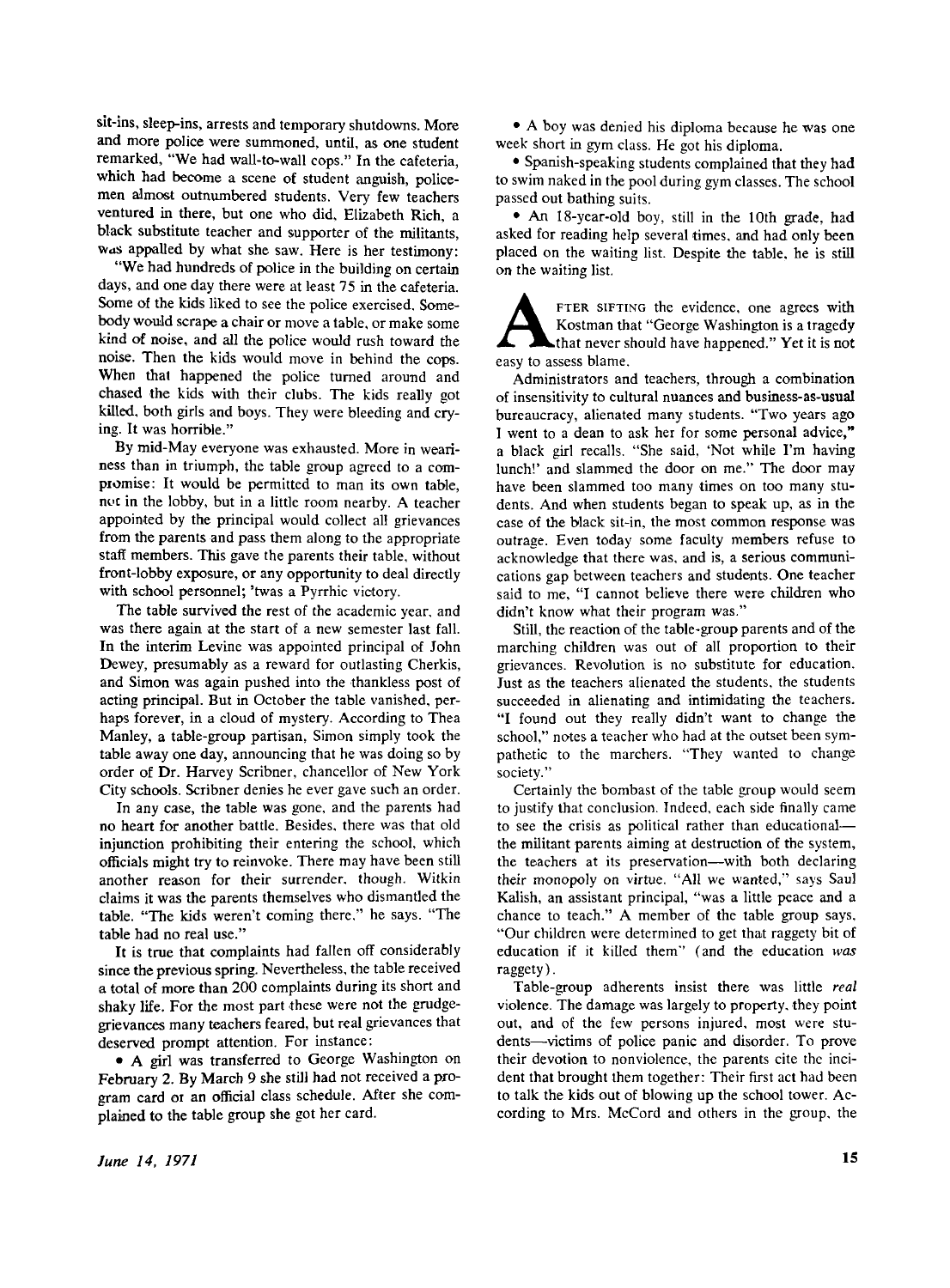children would have been more violent if the parents had not held them in check.

All that may be true. But the UFT is correct in maintaining that intimidation and terror were the table group's trump card. Whatever their peaceful intentions, the parents created a climate of violence that neither they nor the school could control. Ultimately, it became a form of blackmail. It compelled the administrators to yield to at least some of the parents' demands. Viewed in this light, one wonders whether the table (even if temporary) was purchased at anything approaching a fair price. Under violent auspices, no grievance procedure—however crying the need—is likely to pay off in the long run. Thus chaos got the parents their table, and chaos took it away.

Any objective judgment of their actions, though, must include their estimate of the school's ability to change. The parents *thought* the school was hopeless; they felt some rallying symbol was necessary to get it off dead center. The table was meant to be that symbol, and the **UFT'S** negative response to it simply confirmed the parents' worst fears. It is just possible that if the **UFT** had understood the table proposal as a desperate plea for educational reform, rather than as "a power play to gain control of the high school," the ensuing conflict could have been averted.

I T NOW remains to be seen whether Kostman and<br>his still benumbed staff can put George Washing-<br>ton back together again. The new principal is no<br>stranger to crisis, having been part of the city school **T NOW** remains to be seen whether Kostman and his still benumbed staff can put George Washington back together again. The new principal is no system for two decades, first as an English teacher, then as chairman of the English department at Wingate High School in Brooklyn. "I took this job because I owed something to the system," he says. "It's bureaucratic and barnacle-encrusted, but it's all we've got."

Kostman's initial instinct in the job was to defend the school, his fortress, against all comers—that is, against reporters, dope pushers, angry citizens, suspended students, or anyone else whose presence might upset the precarious equilibrium. He issued orders that all entrances save one be locked, and that all students be compelled to show their identification cards before entering. The stringent regulations have led to long student lines in front of the school each morning, with attendant mutterings and frustrations. But they have more or less secured the fortress, and they have dramatized Kostman's toughness. "I'm a public servant," he notes, "but I'm not a doormat."

Kostman's next move was to remind everyone at George Washington that teaching and learning are the school's main business. He began to visit classrooms and to write Teacher Observation Reports. "When I got here," he says, "no one was making these reports; no one was helping young teachers. I've visited at least 90 classrooms since December."

In addition, he has cleaned up a large share of the

programing and counseling confusion (kids really do know their programs now), and he has expanded **ESL**  (English as a Second Language) for Spanish-speaking students. To close the communications gap, he has started two weekly "rap sessions," one for teachers and one for students, and although they are sparsely attended, the gesture is appreciated all around.

No one doubts Kostman's good intentions. "If our table group did nothing else," says Thea Manley, "at least it got us Samuel Kostman." Happily, nearly all of the teaching staff would agree. "He's firm but fair," says Witkin. "The school is much better since he got here."

During one of my many visits to George Washington I found Kostman in his office shuffling through a pile of Teacher Observation Reports. To a mathematics teacher he had written: "Your sitting down with pupils at their desks had the twofold value of enhancing pupil-teacher rapport and offering students highly individualized instruction." To an English teacher: "Teachers such as you—young, concerned and conscientious—are of the sort that George Washington High School urgently needs as we labor to restore our school to a position at least resembling its former eminence."

Kostman and I were soon interrupted by Miss Light, his assistant. She ushered in a black girl who seemed to have drawn a veil over her eyes, and her mother, who had skipped work and wages in order to be there. The girl had been "truanting" (at George Washington most problems eventually turn into verbs), and her mother was angry. She told Kostman he ought to expel her daughter. He gently suggested that the girl might be happier in another school, say Benjamin Franklin. "OK, " said the mother. But the daughter remained silent, sullen.

When they were gone, Kostman said, "Did you see the way that little girl swung her hips? Like Anna Lucasta. She's a tough cookie." He was not happy with his solution. Transferring disruptive students to other high schools is a game every principal plays, but it solves nothing in the long run. A better solution would have been to place the girl in George Washington's new Academy, a promising experiment housed in a church and aimed at "turning on" about 40 habitual truants. Organized along "free school" lines, the program substitutes informal, open-ended seminars for conventional classroom instruction. It also gives students a voice in shaping their own curriculum.

The difficulty is that there are a lot of "tough cookies" at George Washington. The school averages more than 500 absences per day, and while the figure last year was much higher, "truanting" continues to perplex officials. Many of the habitual absentees are actually in the building, usually in the basement cafeteria, rapping with friends or dealing in drugs. Some of the pushers, according to knowledgeable teachers, make as much as \$300 a week from their oafeteria clientele. A former student at George Washington, now attending the Harlem Street